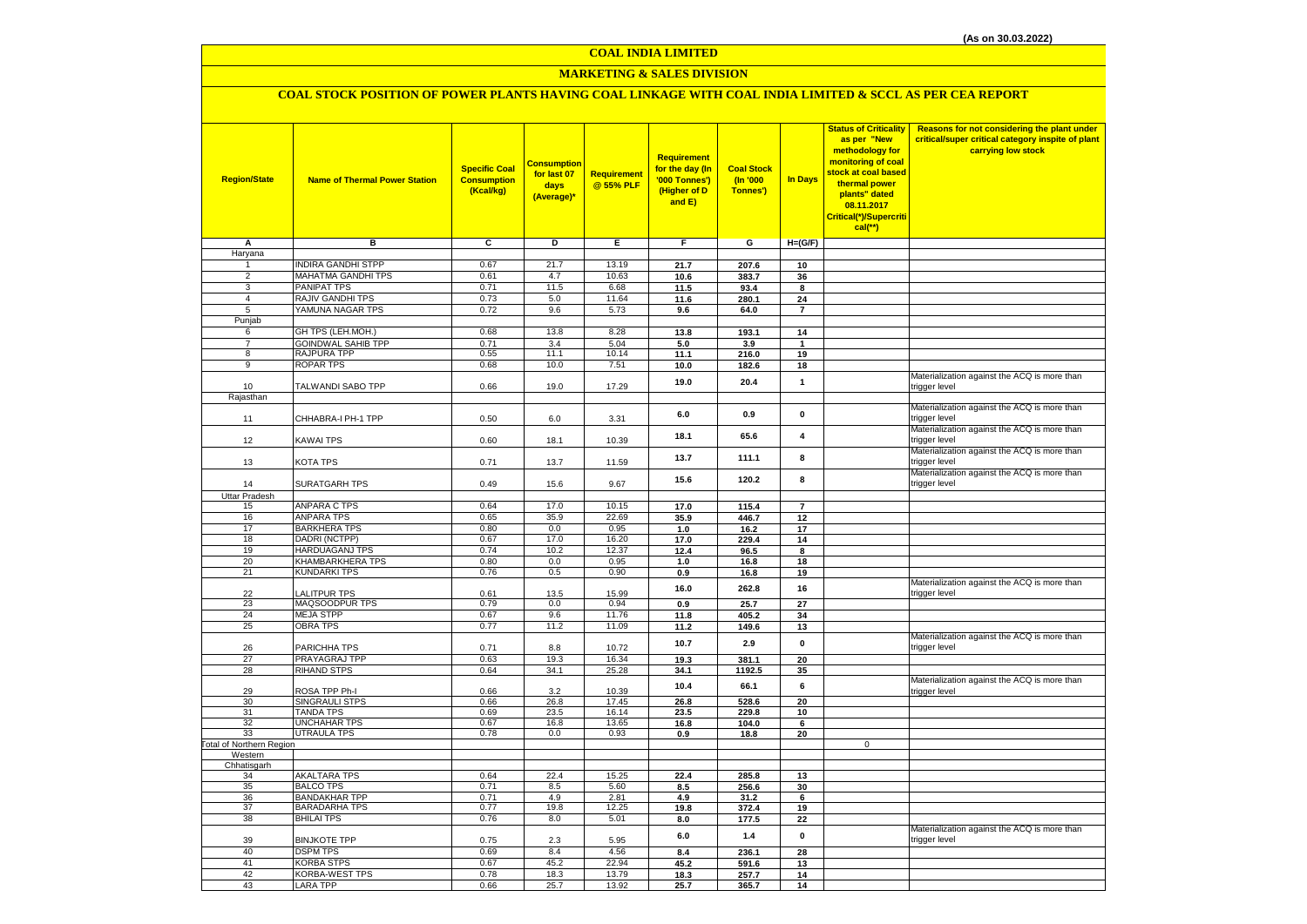# **COAL INDIA LIMITED**

# **MARKETING & SALES DIVISION**

# **COAL STOCK POSITION OF POWER PLANTS HAVING COAL LINKAGE WITH COAL INDIA LIMITED & SCCL AS PER CEA REPORT**

| <b>Region/State</b>            | <b>Name of Thermal Power Station</b>  | <b>Specific Coal</b><br><b>Consumption</b><br>(Kcal/kg) | <b>Consumption</b><br>for last 07<br>days<br>(Average)* | <b>Requirement</b><br>@ 55% PLF | Requirement<br>for the day (In<br>'000 Tonnes')<br>(Higher of D<br>and $E$ ) | <b>Coal Stock</b><br>(n'000)<br>Tonnes') | In Days                 | <b>Status of Criticality</b><br>as per "New<br>methodology for<br>monitoring of coal<br>stock at coal based<br>thermal power<br>plants" dated<br>08.11.2017<br>Critical(*)/Supercriti<br>$cal$ (**) | Reasons for not considering the plant under<br>critical/super critical category inspite of plant<br>carrying low stock |
|--------------------------------|---------------------------------------|---------------------------------------------------------|---------------------------------------------------------|---------------------------------|------------------------------------------------------------------------------|------------------------------------------|-------------------------|-----------------------------------------------------------------------------------------------------------------------------------------------------------------------------------------------------|------------------------------------------------------------------------------------------------------------------------|
| Α                              | в                                     | C                                                       | D                                                       | Е                               | F                                                                            | G                                        | $H=(G/F)$               |                                                                                                                                                                                                     | Materialization against the ACQ is more than                                                                           |
| 44                             | NAWAPARA TPP                          | 0.79                                                    | 3.2                                                     | 6.28                            | 6.3                                                                          | 7.8                                      | 1                       |                                                                                                                                                                                                     | trigger level                                                                                                          |
| 45                             | <b>PATHADI TPP</b>                    | 0.65                                                    | 8.2                                                     | 5.18                            | 8.2                                                                          | 138.6                                    | 17                      |                                                                                                                                                                                                     |                                                                                                                        |
| 46                             | <b>SIPAT STPS</b>                     | 0.68                                                    | 36.1                                                    | 26.62                           | 36.1                                                                         | 604.7                                    | 17                      |                                                                                                                                                                                                     |                                                                                                                        |
| 47                             | <b>TAMNAR TPP</b>                     | 0.84                                                    | 30.3                                                    | 26.52                           | 30.3                                                                         | 102.4                                    | 3                       |                                                                                                                                                                                                     | Materialization against the ACQ is more than<br>trigger level                                                          |
| 48                             | JCHPINDA TPP                          | 0.75                                                    | 23.4                                                    | 14.22                           | 23.4                                                                         | 203.2                                    | 9                       |                                                                                                                                                                                                     | Materialization against the ACQ is more than<br>trigger level                                                          |
| Gujarat                        |                                       |                                                         |                                                         |                                 |                                                                              |                                          |                         |                                                                                                                                                                                                     |                                                                                                                        |
| 49                             | GANDHI NAGAR TPS                      | 0.69                                                    | 8.7                                                     | 5.71                            | 8.7                                                                          | 117.2                                    | 13                      |                                                                                                                                                                                                     | Materialization against the ACQ is more than<br>trigger level                                                          |
| 50                             | SABARMATI (D-F STATIONS)              | 0.57                                                    | 4.9                                                     | 2.74                            | 4.9                                                                          | 34.9                                     | #REF!                   |                                                                                                                                                                                                     |                                                                                                                        |
| 51                             | UKAI TPS                              | 0.67                                                    | 16.3                                                    | 9.85                            | 16.3                                                                         | 91.7                                     | 6                       |                                                                                                                                                                                                     | Materialization against the ACQ is more than<br>trigger level                                                          |
| 52                             | <b>WANAKBORI TPS</b>                  | 0.67                                                    | 23.9                                                    | 20.22                           | 23.9                                                                         | 58.5                                     | $\mathbf{2}$            |                                                                                                                                                                                                     | Materialization against the ACQ is more than<br>trigger level                                                          |
| Madhya Pradesh<br>53           | AMARKANTAK EXT TPS                    | 0.65                                                    | 2.7                                                     | 1.80                            | 2.7                                                                          | 44.1                                     | 16                      |                                                                                                                                                                                                     |                                                                                                                        |
| 54                             | ANUPPUR TPP                           | 0.65                                                    | 14.3                                                    | 10.31                           | 14.3                                                                         | 321.0                                    | 22                      |                                                                                                                                                                                                     |                                                                                                                        |
| 55                             | <b>BINA TPS</b>                       | 0.74                                                    | 7.7                                                     | 4.88                            | 7.7                                                                          | 49.0                                     | 6                       |                                                                                                                                                                                                     |                                                                                                                        |
| 56                             | <b>GADARWARA TPP</b>                  | 0.66                                                    | 20.5                                                    | 13.93                           | 20.5                                                                         | 101.3                                    | 5                       |                                                                                                                                                                                                     | Materialization against the ACQ is more than<br>trigger level                                                          |
| 57                             | KHARGONE STPP                         | 0.60                                                    | 9.1                                                     | 10.45                           | 10.4                                                                         | 149.1                                    | 14                      |                                                                                                                                                                                                     | Materialization against the ACQ is more than<br>trigger level                                                          |
| 58                             | SANJAY GANDHI TPS                     | 0.82                                                    | 18.2                                                    | 14.57                           | 18.2                                                                         | 47.4                                     | $\mathbf 3$             |                                                                                                                                                                                                     | Non payment of dues                                                                                                    |
| 59                             | <b>SATPURA TPS</b>                    | 0.67                                                    | 7.1                                                     | 11.79                           | 11.8                                                                         | 22.2                                     | $\mathbf{2}$            |                                                                                                                                                                                                     | Non Payment of Dues                                                                                                    |
| 60                             | <b>SEIONI TPP</b>                     | 0.64                                                    | 7.2                                                     | 5.06                            | 7.2                                                                          | 166.0                                    | 23                      |                                                                                                                                                                                                     |                                                                                                                        |
| 61                             | SHREE SINGAJI TPP                     | 0.71                                                    | 23.4                                                    | 23.50                           | 23.5                                                                         | 81.9                                     | 3                       |                                                                                                                                                                                                     | Non Payment of Dues                                                                                                    |
| 62<br>Maharashtra              | VINDHYACHAL STPS                      | 0.69                                                    | 50.7                                                    | 43.60                           | 50.7                                                                         | 1602.7                                   | 32                      |                                                                                                                                                                                                     |                                                                                                                        |
|                                |                                       |                                                         |                                                         |                                 |                                                                              |                                          |                         |                                                                                                                                                                                                     | Materialization against the ACQ is more than                                                                           |
| 63<br>64                       | AMRAVATI TPS<br><b>BHUSAWAL TPS</b>   | 0.62<br>0.72                                            | 15.9<br>15.3                                            | 11.07<br>11.44                  | 15.9<br>15.3                                                                 | 57.6<br>33.2                             | 4<br>$\overline{2}$     |                                                                                                                                                                                                     | trigger level<br>Non payment of dues                                                                                   |
| 65                             | <b>BUTIBORI TPP</b>                   | 0.67                                                    | 0.0                                                     | 5.31                            | 5.3                                                                          | 59.7                                     | 11                      |                                                                                                                                                                                                     |                                                                                                                        |
| 66                             | CHANDRAPUR(MAHARASHTRA) STPS          | 0.78                                                    | 41.6                                                    | 30.17                           | 41.6                                                                         | 317.4                                    | 8                       |                                                                                                                                                                                                     | Non payment of dues                                                                                                    |
| 67                             | DAHANU TPS                            | 0.62                                                    | 6.7                                                     | 4.09                            | 6.7                                                                          | 3.4                                      | $\mathbf{1}$            |                                                                                                                                                                                                     | Materialization against the ACQ is more than<br>trigger level                                                          |
| 68                             | DHARIWAL TPP                          | 0.67                                                    | 7.4                                                     | 5.34                            | 7.4                                                                          | 75.0                                     | 10                      |                                                                                                                                                                                                     | Materialization against the ACQ is more than<br>trigger level                                                          |
| 69                             | GMR WARORA TPS                        | 0.67                                                    | 8.4                                                     | 5.29                            | 8.4                                                                          | 8.4                                      | 1                       |                                                                                                                                                                                                     | Materialization against the ACQ is more than<br>trigger level                                                          |
| 70                             | <b>KHAPARKHEDA TPS</b>                | 0.89                                                    | 20.5                                                    | 15.72                           | 20.5                                                                         | 175.9                                    | 9                       |                                                                                                                                                                                                     |                                                                                                                        |
| 71                             | KORADI TPS                            | 0.76                                                    | 26.3                                                    | 22.08                           | 26.3                                                                         | 59.5                                     | $\mathbf 2$             |                                                                                                                                                                                                     | Non payment of dues                                                                                                    |
| 72<br>73                       | <b>MAUDA TPS</b><br><b>NASIK TPS</b>  | 0.70<br>0.81                                            | 24.6<br>6.0                                             | 21.29<br>6.72                   | 24.6<br>6.7                                                                  | 173.7<br>20.5                            | $\overline{7}$          |                                                                                                                                                                                                     | Non payment of dues                                                                                                    |
| 74                             | <b>PARAS TPS</b>                      | 0.74                                                    | 7.1                                                     | 4.90                            | 7.1                                                                          | 23.1                                     | 3<br>3                  |                                                                                                                                                                                                     | Non payment of dues                                                                                                    |
| 75                             | PARLI TPS                             | 0.67                                                    | 6.2                                                     | 6.65                            | 6.7                                                                          | 37.5                                     | 6                       |                                                                                                                                                                                                     | Non payment of dues                                                                                                    |
| 76                             | <b>SOLAPUR STPS</b>                   | 0.56                                                    | 17.2                                                    | 9.73                            | 17.2                                                                         | 32.7                                     | $\overline{\mathbf{2}}$ |                                                                                                                                                                                                     | Materialization against the ACQ is more than<br>trigger level                                                          |
| 77                             | <b>TIRORA TPS</b>                     | 0.66                                                    | 46.7                                                    | 28.73                           | 46.7                                                                         | 202.6                                    | 4                       |                                                                                                                                                                                                     | Materialization against the ACQ is more than<br>trigger level                                                          |
| 78                             | WARDHA WARORA TPP                     | 0.66                                                    | 4.0                                                     | 4.71                            | 4.7                                                                          | 182.3                                    | 39                      |                                                                                                                                                                                                     |                                                                                                                        |
| <b>Total of Western Region</b> |                                       |                                                         |                                                         |                                 |                                                                              |                                          |                         | $\mathbf{0}$                                                                                                                                                                                        |                                                                                                                        |
| Southern                       |                                       |                                                         |                                                         |                                 |                                                                              |                                          |                         |                                                                                                                                                                                                     |                                                                                                                        |
| Andhra Pradesh                 |                                       |                                                         |                                                         |                                 | 13.8                                                                         | 49.1                                     | $\overline{\mathbf{4}}$ |                                                                                                                                                                                                     | Materialization against the ACQ is more than                                                                           |
| 79                             | DAMODARAM SANJEEVAIAH TPS             | 0.66                                                    | 12.3                                                    | 13.85                           | 29.5                                                                         | 42.3                                     | $\mathbf{1}$            |                                                                                                                                                                                                     | trigger level<br>Materialization against the ACQ is more than                                                          |
| 80<br>81                       | Dr. N.TATA RAO TPS<br>PAINAMPURAM TPP | 0.77<br>0.59                                            | 29.5<br>19.8                                            | 17.90<br>10.21                  |                                                                              |                                          |                         |                                                                                                                                                                                                     | trigger level                                                                                                          |
|                                |                                       |                                                         |                                                         |                                 | 19.8                                                                         | 113.7                                    | 6                       |                                                                                                                                                                                                     |                                                                                                                        |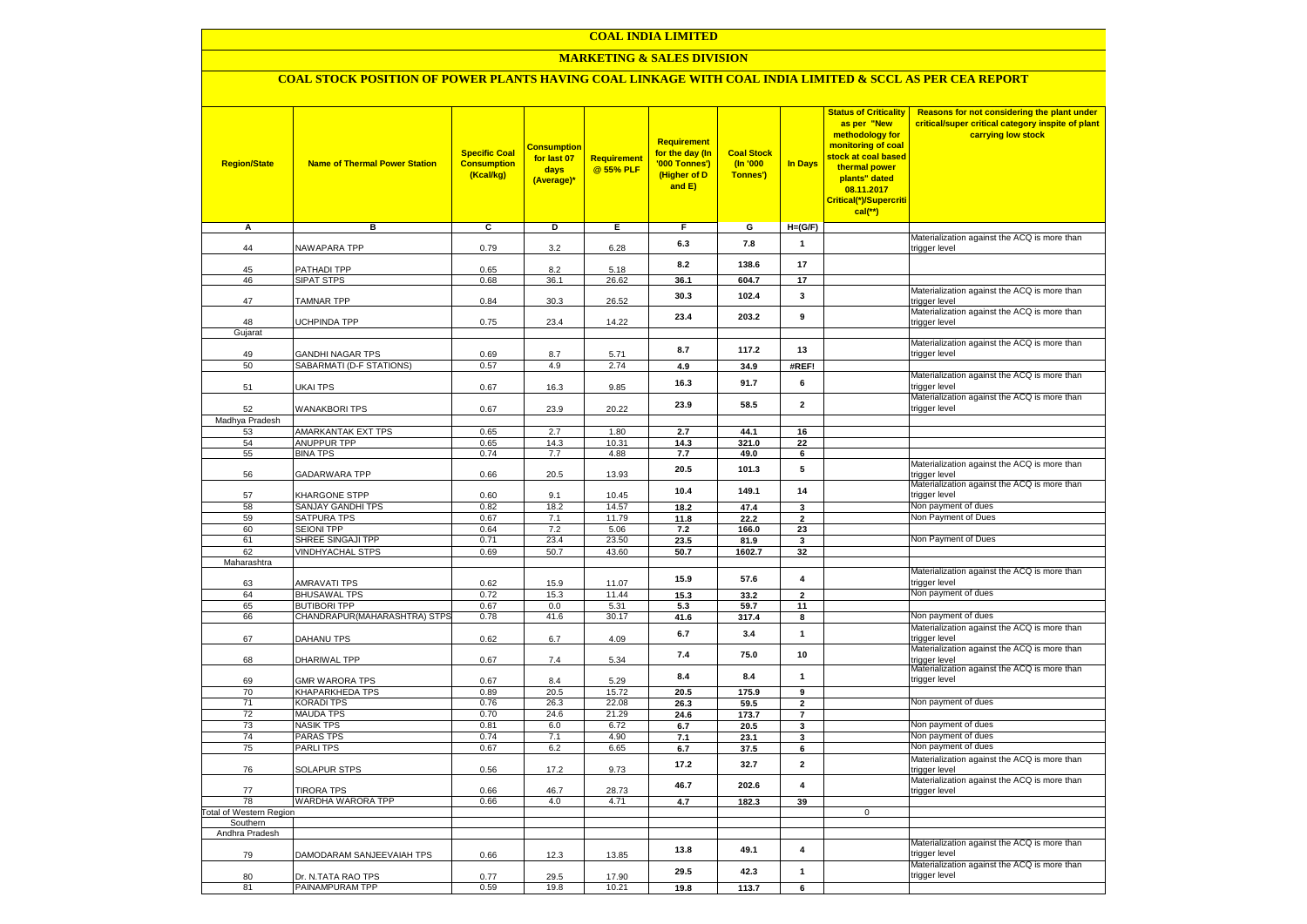### **COAL INDIA LIMITED**

#### **MARKETING & SALES DIVISION**

# **COAL STOCK POSITION OF POWER PLANTS HAVING COAL LINKAGE WITH COAL INDIA LIMITED & SCCL AS PER CEA REPORT**

| <b>Region/State</b>                    | <b>Name of Thermal Power Station</b>        | <b>Specific Coal</b><br><b>Consumption</b><br>(Kcal/kg) | <b>Consumption</b><br>for last 07<br>days<br>(Average)* | Requirement<br>@ 55% PLF | <b>Requirement</b><br><mark>for the day (In</mark><br>'000 Tonnes')<br>(Higher of D<br>and E) | <b>Coal Stock</b><br>(n'000)<br>Tonnes') | <b>In Days</b>          | <b>Status of Criticality</b><br>as per "New<br>methodology for<br>monitoring of coal<br>stock at coal based<br>thermal power<br>plants" dated<br>08.11.2017<br>Critical(*)/Supercriti<br>$cal$ (**) | Reasons for not considering the plant under<br>critical/super critical category inspite of plant<br>carrying low stock |
|----------------------------------------|---------------------------------------------|---------------------------------------------------------|---------------------------------------------------------|--------------------------|-----------------------------------------------------------------------------------------------|------------------------------------------|-------------------------|-----------------------------------------------------------------------------------------------------------------------------------------------------------------------------------------------------|------------------------------------------------------------------------------------------------------------------------|
| А                                      | в                                           | C                                                       | D                                                       | Е.                       | F.                                                                                            | G                                        | $H=(G/F)$               |                                                                                                                                                                                                     |                                                                                                                        |
| 82                                     | RAYALASEEMA TPS                             | 0.76                                                    | 18.0                                                    | 16.60                    | 18.0                                                                                          | 29.4                                     | $\overline{\mathbf{2}}$ |                                                                                                                                                                                                     | Materialization against the ACQ is more than<br>trigger level                                                          |
| 83                                     | <b>SIMHADRI</b>                             | 0.78                                                    | 32.6                                                    | 20.54                    | 32.6                                                                                          | 288.5                                    | 9                       |                                                                                                                                                                                                     |                                                                                                                        |
|                                        |                                             |                                                         |                                                         |                          | 17.0                                                                                          | 24.2                                     | $\mathbf{1}$            |                                                                                                                                                                                                     | Materialization against the ACQ is more than                                                                           |
| 84<br>85                               | <b>SGPL TPP</b><br><b>VIZAG TPP</b>         | 0.53<br>0.67                                            | 17.0<br>6.9                                             | 9.26<br>9.20             | 9.2                                                                                           |                                          | $\overline{\mathbf{4}}$ |                                                                                                                                                                                                     | trigger level                                                                                                          |
| Karnataka                              |                                             |                                                         |                                                         |                          |                                                                                               | 35.6                                     |                         |                                                                                                                                                                                                     |                                                                                                                        |
|                                        |                                             |                                                         |                                                         |                          | 15.0                                                                                          | 79.8                                     | 5                       |                                                                                                                                                                                                     | Materialization against the ACQ is more than                                                                           |
| 86                                     | <b>BELLARY TPS</b>                          | 0.63                                                    | 15.0                                                    | 14.23                    |                                                                                               |                                          |                         |                                                                                                                                                                                                     | trigger level                                                                                                          |
| 87                                     | KUDGI STPP                                  | 0.63                                                    | 26.9                                                    | 19.90                    | 26.9                                                                                          | 41.2                                     | $\overline{2}$          |                                                                                                                                                                                                     | Materialization against the ACQ is more than<br>trigger level                                                          |
| 88                                     | RAICHUR TPS                                 | 0.66                                                    | 13.1                                                    | 14.98                    | 15.0                                                                                          | 51.2                                     | $\mathbf 3$             |                                                                                                                                                                                                     | Materialization against the ACQ is more than<br>trigger level                                                          |
| 89                                     | YERMARUS TPP                                | 0.62                                                    | 14.1                                                    | 13.09                    | 14.1                                                                                          | 7.8                                      | $\mathbf{1}$            |                                                                                                                                                                                                     | Materialization against the ACQ is more than<br>trigger level                                                          |
| <b>Tamil Nadu</b>                      |                                             |                                                         |                                                         |                          |                                                                                               |                                          |                         |                                                                                                                                                                                                     |                                                                                                                        |
| 90                                     | METTUR TPS                                  | 0.81                                                    | 12.0                                                    | 8.98                     | 12.0                                                                                          | 33.4                                     | 3                       |                                                                                                                                                                                                     | Materialization against the ACQ is more than<br>trigger level                                                          |
| 91                                     | METTUR TPS - II                             | 0.78                                                    | 7.7                                                     | 6.16                     | 7.7                                                                                           | 55.2                                     | $\overline{7}$          |                                                                                                                                                                                                     | Materialization against the ACQ is more than<br>trigger level                                                          |
| 92                                     | NORTH CHENNAI TPS                           | 0.82                                                    | 29.5                                                    | 19.78                    | 29.5                                                                                          | 110.5                                    | $\overline{\mathbf{4}}$ |                                                                                                                                                                                                     | Materialization against the ACQ is more than<br>trigger level                                                          |
| 93                                     | <b>TUTICORIN TPS</b>                        | 0.96                                                    | 11.9                                                    | 13.31                    | 13.3                                                                                          | 47.6                                     | $\overline{\mathbf{4}}$ |                                                                                                                                                                                                     | Materialization against the ACQ is more than<br>trigger level                                                          |
| 94                                     | <b>VALLUR TPP</b>                           | 0.72                                                    | 24.8                                                    | 14.26                    | 24.8                                                                                          | 156.9                                    | 6                       |                                                                                                                                                                                                     |                                                                                                                        |
| Telangana                              |                                             |                                                         |                                                         |                          |                                                                                               |                                          |                         |                                                                                                                                                                                                     |                                                                                                                        |
| 95<br>96                               | <b>BHADRADRI TPP</b><br><b>KAKATIYA TPS</b> | 0.69<br>0.57                                            | 12.9<br>14.4                                            | 9.83<br>8.33             | 12.9<br>14.4                                                                                  | 106.2<br>114.3                           | 8<br>8                  |                                                                                                                                                                                                     |                                                                                                                        |
| 97                                     | <b>KOTHAGUDEM TPS (NEW)</b>                 | 0.64                                                    | 13.2                                                    | 8.46                     | 13.2                                                                                          | 107.4                                    | 8                       |                                                                                                                                                                                                     |                                                                                                                        |
| 98                                     | KOTHAGUDEM TPS (STAGE-7)                    | 0.50                                                    | 9.0                                                     | 5.23                     | 9.0                                                                                           | 83.6                                     | 9                       |                                                                                                                                                                                                     |                                                                                                                        |
| 99                                     | RAMAGUNDEM STPS                             | 0.62                                                    | 33.9                                                    | 21.33                    | 33.9                                                                                          | 220.8                                    | $\overline{7}$          |                                                                                                                                                                                                     |                                                                                                                        |
| 100                                    | RAMAGUNDEM-B TPS                            | 0.77                                                    | 0.6                                                     | 0.64                     | 0.6                                                                                           | 9.3                                      | 15                      |                                                                                                                                                                                                     |                                                                                                                        |
| 101<br><b>Fotal of Southern Region</b> | SINGARENI TPP                               | 0.58                                                    | 15.8                                                    | 9.12                     | 15.8                                                                                          | 119.9                                    | 8                       | $\mathbf 0$                                                                                                                                                                                         |                                                                                                                        |
| Eastern                                |                                             |                                                         |                                                         |                          |                                                                                               |                                          |                         |                                                                                                                                                                                                     |                                                                                                                        |
| Bihar                                  |                                             |                                                         |                                                         |                          |                                                                                               |                                          |                         |                                                                                                                                                                                                     |                                                                                                                        |
| 102                                    | <b>BARAUNI TPS</b>                          | 0.63                                                    | 4.3                                                     | 5.90                     | 5.9                                                                                           | 142.6                                    | 24                      |                                                                                                                                                                                                     |                                                                                                                        |
| 103                                    | <b>BARHI</b>                                | 0.67                                                    | 8.5                                                     | 5.84                     | 8.5                                                                                           | 135.5                                    | 16                      |                                                                                                                                                                                                     |                                                                                                                        |
| 104                                    | <b>BARH II</b>                              | 0.67                                                    | 17.0                                                    | 11.67                    | 17.0                                                                                          | 271.0                                    | 16                      |                                                                                                                                                                                                     | Materialization against the ACQ is more than                                                                           |
| 105                                    | KAHALGAON TPS                               | 0.80                                                    | 27.0                                                    | 24.62                    | 27.0                                                                                          | 197.1                                    | $\overline{7}$          |                                                                                                                                                                                                     | trigger level<br>Materialization against the ACQ is more than                                                          |
| 106                                    | MUZAFFARPUR TPS                             | 0.77                                                    | 5.4                                                     | 3.95                     | 5.4                                                                                           | 74.9                                     | 14                      |                                                                                                                                                                                                     | trigger level                                                                                                          |
| 107<br>108                             | NABINAGAR STPP<br><b>NABINAGAR TPP</b>      | 0.58<br>0.69                                            | 18.9<br>15.0                                            | 10.14<br>9.06            | 18.9<br>15.0                                                                                  | 285.0<br>90.0                            | 15<br>6                 |                                                                                                                                                                                                     |                                                                                                                        |
| Jharkhand                              |                                             |                                                         |                                                         |                          |                                                                                               |                                          |                         |                                                                                                                                                                                                     |                                                                                                                        |
| 109                                    | BOKARO TPS `A` EXP                          | 0.57                                                    | $6.6\,$                                                 | 3.78                     | $\bf6.6$                                                                                      | 256.4                                    | 39                      |                                                                                                                                                                                                     |                                                                                                                        |
| 110                                    | CHANDRAPURA(DVC) TPS                        | 0.61                                                    | 6.3                                                     | 4.06                     | 6.3                                                                                           | 155.4                                    | 25                      |                                                                                                                                                                                                     |                                                                                                                        |
| 111                                    | <b>JOJOBERA TPS</b>                         | 0.69                                                    | 3.5                                                     | 2.18                     | 3.5                                                                                           | 88.6                                     | 26                      |                                                                                                                                                                                                     |                                                                                                                        |
| 112                                    | KODARMA TPP                                 | 0.62                                                    | 13.7                                                    | 8.23                     | 13.7                                                                                          | 164.7                                    | 12                      |                                                                                                                                                                                                     | Materialization against the ACQ is more than                                                                           |
| 113                                    | <b>MAHADEV PRASAD STPP</b>                  | 0.70                                                    | $6.2\,$                                                 | 5.01                     | 6.2                                                                                           | 41.0                                     | $\overline{7}$          |                                                                                                                                                                                                     | trigger level                                                                                                          |
| 114                                    | MAITHON RB TPP                              | 0.64                                                    | 9.8                                                     | 8.89                     | 9.8<br>4.9                                                                                    | 350.8<br>36.4                            | 36<br>$\overline{7}$    |                                                                                                                                                                                                     | Materialization against the ACQ is more than                                                                           |
| 115<br>Odisha                          | <b>TENUGHAT TPS</b>                         | 0.75                                                    | 4.9                                                     | 4.16                     |                                                                                               |                                          |                         |                                                                                                                                                                                                     | trigger level                                                                                                          |
| 116                                    | <b>DARLIPALI STPS</b>                       | 0.71                                                    | 27.9                                                    | 14.95                    | 27.9                                                                                          | 392.7                                    | 14                      |                                                                                                                                                                                                     |                                                                                                                        |
| 117                                    | DERANG TPP                                  | 0.70                                                    | 17.9                                                    | 11.10                    | 17.9                                                                                          | 1153.9                                   | 65                      |                                                                                                                                                                                                     |                                                                                                                        |
| 118                                    | <b>IB VALLEY TPS</b>                        | 0.83                                                    | 21.7                                                    | 19.16                    | 21.7                                                                                          | 268.3                                    | 12                      |                                                                                                                                                                                                     |                                                                                                                        |
| 119                                    | KAMALANGA TPS                               | 0.72                                                    | 17.8                                                    | 10.02                    | 17.8                                                                                          | 82.8                                     | 5                       |                                                                                                                                                                                                     | Materialization against the ACQ is more than<br>trigger level                                                          |